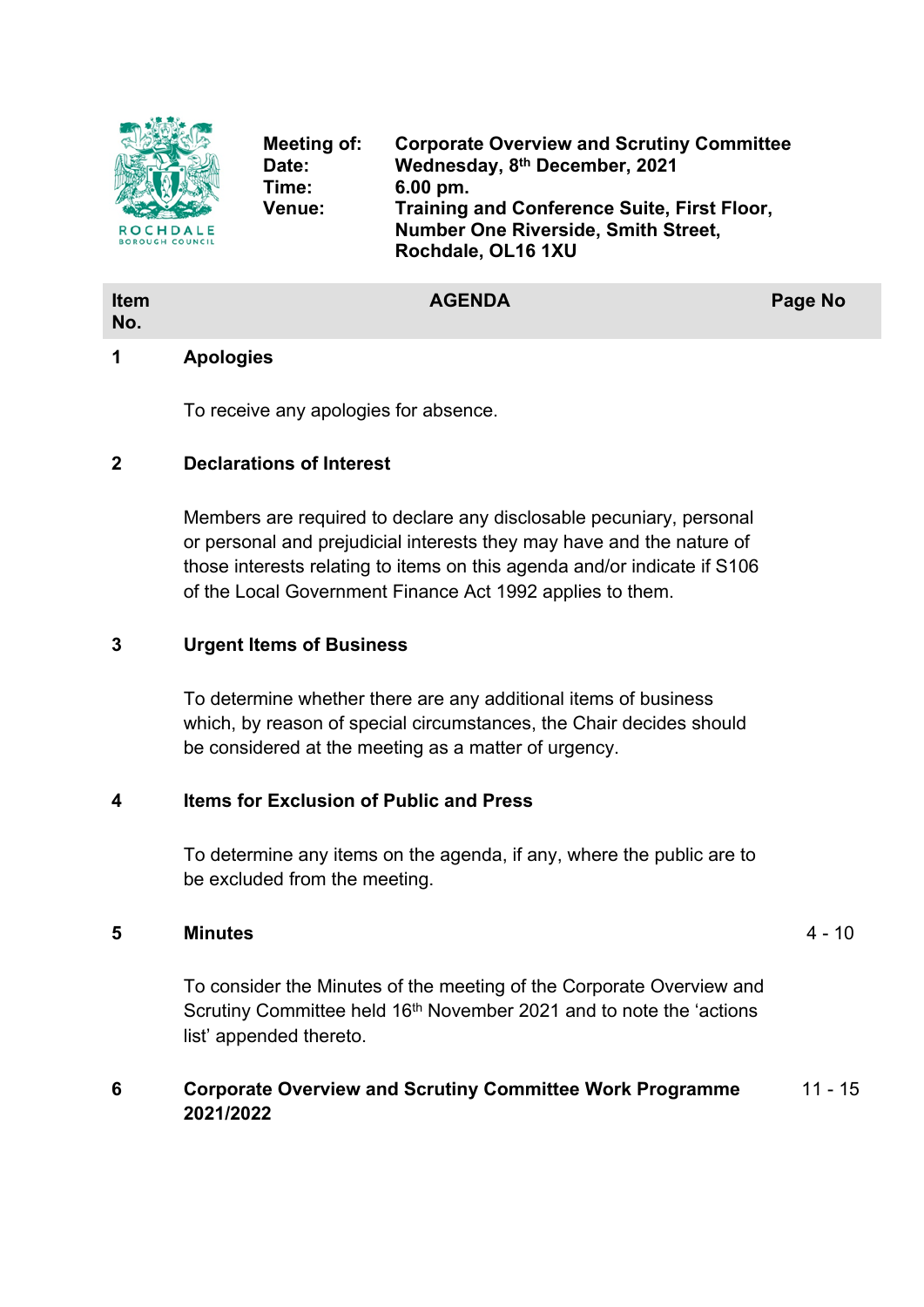|                | To note the Committee's Work Programme for 2021/2022                                                                                 |            |
|----------------|--------------------------------------------------------------------------------------------------------------------------------------|------------|
| $\overline{7}$ | <b>Update on Intelligent Automation</b>                                                                                              | $16 - 19$  |
|                | Chief Finance Officer to present                                                                                                     |            |
| 8              | Calculation of the Council Tax Base - 2022/2023                                                                                      | $20 - 26$  |
|                | Chief Finance officer to report                                                                                                      |            |
| 9              | Setting the Business Rate Base - 2022/2023                                                                                           | $27 - 31$  |
|                | Chief Finance Officer to report                                                                                                      |            |
| 10             | Finance Update Report Quarter 2 - 2021/22                                                                                            | $32 - 65$  |
|                | Report of the Cabinet Member for Finance and Corporate/Chief<br>Finance Officer.                                                     |            |
| 11             | Discretionary Fees & Charges 2022/23 for Consultation                                                                                | $66 - 135$ |
|                | To consider the report of the Cabinet Member for Finance and<br>Corporate/Chief Finance Officer                                      |            |
| 12             | Revenue Budget Update 2022/23 to 2024/25 and Medium Term<br><b>Financial Strategy</b>                                                | 136 - 152  |
|                | To consider the report of the Cabinet Member for Finance and<br>Corporate/ Chief Finance Officer.                                    |            |
| 13             | Capital Programme 2022/23 to 2026/27                                                                                                 | 153 - 175  |
|                | To consider the report of the Cabinet Member for Finance and<br>Corporate/ Chief Finance Officer.                                    |            |
| 14             | <b>Exclusion of Press and Public</b>                                                                                                 |            |
|                | To consider that the press and public be excluded from the remaining<br>part of the meeting pursuant to Section 100(A)4 of the Local |            |

Government Act 1972 on the grounds that discussions may involve the